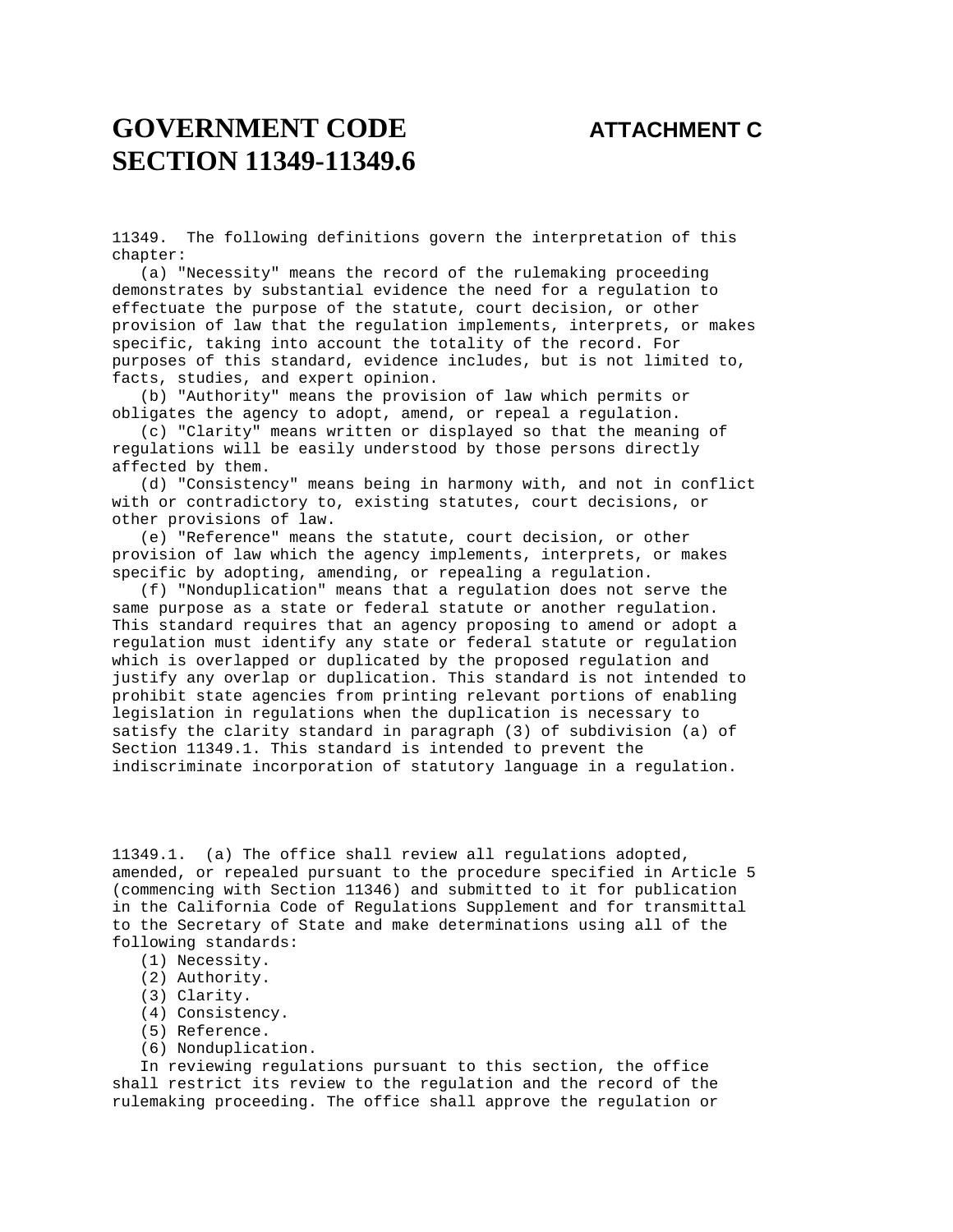order of repeal if it complies with the standards set forth in this section and with this chapter.

 (b) In reviewing proposed regulations for the criteria in subdivision (a), the office may consider the clarity of the proposed regulation in the context of related regulations already in existence.

 (c) The office shall adopt regulations governing the procedures it uses in reviewing regulations submitted to it. The regulations shall provide for an orderly review and shall specify the methods, standards, presumptions, and principles the office uses, and the limitations it observes, in reviewing regulations to establish compliance with the standards specified in subdivision (a). The regulations adopted by the office shall ensure that it does not substitute its judgment for that of the rulemaking agency as expressed in the substantive content of adopted regulations.

 (d) The office shall return any regulation subject to this chapter to the adopting agency if any of the following occur:

 (1) The adopting agency has not prepared the estimate required by paragraph (6) of subdivision (a) of Section 11346.5 and has not included the data used and calculations made and the summary report of the estimate in the file of the rulemaking.

 (2) The agency has not complied with Section 11346.3. "Noncompliance" means that the agency failed to complete the economic impact assessment or standardized regulatory impact analysis required by Section 11346.3 or failed to include the assessment or analysis in the file of the rulemaking proceeding as required by Section 11347.3.

 (3) The adopting agency has prepared the estimate required by paragraph (6) of subdivision (a) of Section 11346.5, the estimate indicates that the regulation will result in a cost to local agencies or school districts that is required to be reimbursed under Part 7 (commencing with Section 17500) of Division 4, and the adopting agency fails to do any of the following:

 (A) Cite an item in the Budget Act for the fiscal year in which the regulation will go into effect as the source from which the Controller may pay the claims of local agencies or school districts.

 (B) Cite an accompanying bill appropriating funds as the source from which the Controller may pay the claims of local agencies or school districts.

 (C) Attach a letter or other documentation from the Department of Finance which states that the Department of Finance has approved a request by the agency that funds be included in the Budget Bill for the next following fiscal year to reimburse local agencies or school districts for the costs mandated by the regulation.

 (D) Attach a letter or other documentation from the Department of Finance which states that the Department of Finance has authorized the augmentation of the amount available for expenditure under the agency's appropriation in the Budget Act which is for reimbursement pursuant to Part 7 (commencing with Section 17500) of Division 4 to local agencies or school districts from the unencumbered balances of other appropriations in the Budget Act and that this augmentation is sufficient to reimburse local agencies or school districts for their costs mandated by the regulation.

 (4) The proposed regulation conflicts with an existing state regulation and the agency has not identified the manner in which the conflict may be resolved.

(5) The agency did not make the alternatives determination as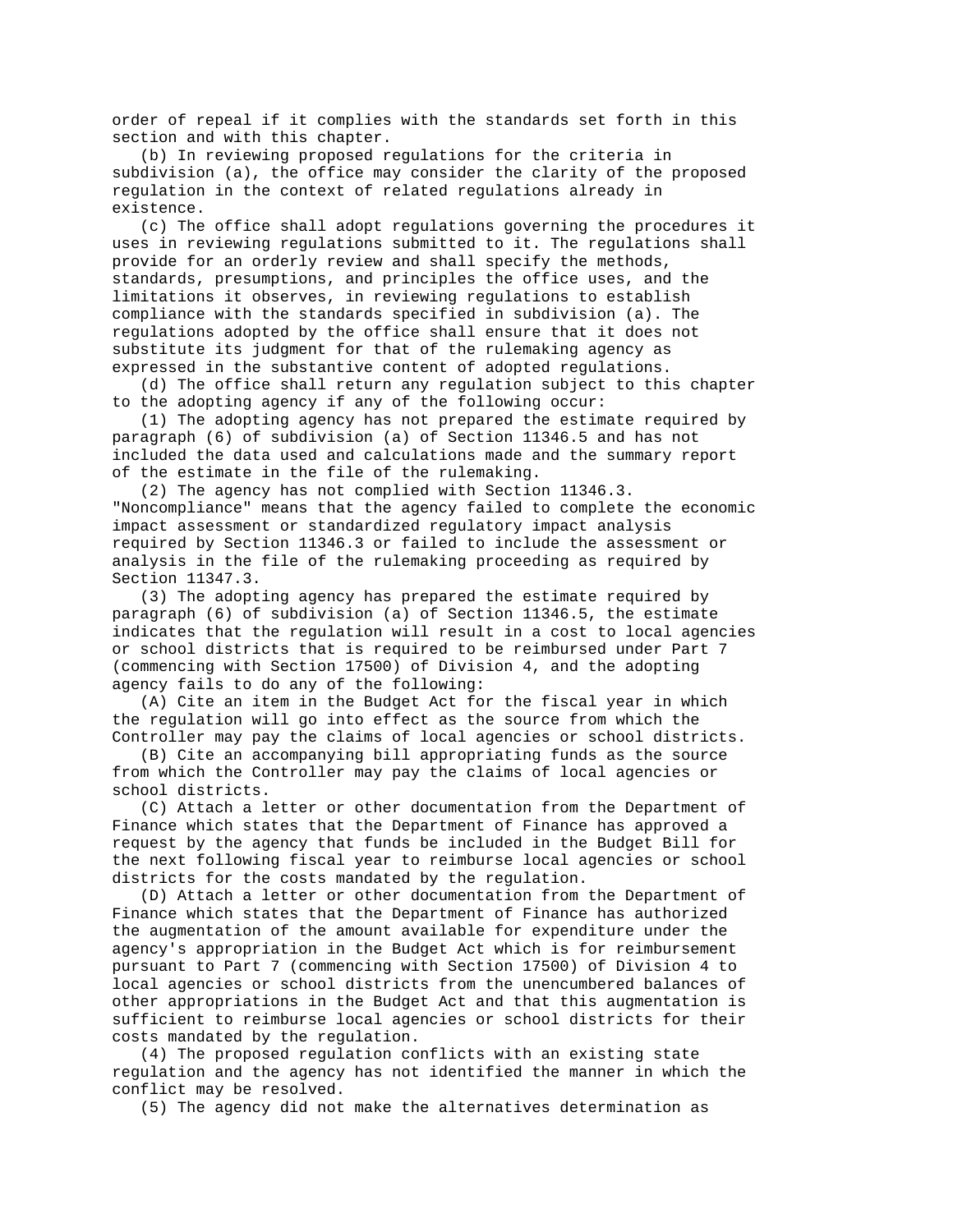required by paragraph (4) of subdivision (a) of Section 11346.9. (e) The office shall notify the Department of Finance of all regulations returned pursuant to subdivision (d).

 (f) The office shall return a rulemaking file to the submitting agency if the file does not comply with subdivisions (a) and (b) of Section 11347.3. Within three state working days of the receipt of a rulemaking file, the office shall notify the submitting agency of any deficiency identified. If no notice of deficiency is mailed to the adopting agency within that time, a rulemaking file shall be deemed submitted as of the date of its original receipt by the office. A rulemaking file shall not be deemed submitted until each deficiency identified under this subdivision has been corrected.

 (g) Notwithstanding any other law, return of the regulation to the adopting agency by the office pursuant to this section is the exclusive remedy for a failure to comply with subdivision (c) of Section 11346.3 or paragraph (10) of subdivision (a) of Section 11346.5.

11349.1.5. (a) The Department of Finance and the office shall, from time to time, review the standardized regulatory impact analyses required by subdivision (c) of Section 11346.3 and submitted to the office pursuant to Section 11347.3, for adherence to the regulations adopted by the department pursuant to Section 11346.36.

 (b) On or before November 1, 2015, the office shall submit to the Senate and Assembly Committees on Governmental Organization a report describing the extent to which submitted standardized regulatory impact analyses for proposed major regulations adhere to the regulations adopted pursuant to Section 11346.36. The report shall include a discussion of agency adherence to the regulations as well as a comparison between various state agencies on the question of adherence. The report may also include any recommendations from the office for actions the Legislature might consider for improving state agency performance.

 (c) In addition to the report required by subdivision (b), the office may notify the Legislature of noncompliance by a state agency with the regulations adopted pursuant to Section 11346.36, in any manner or form determined by the office.

11349.2. An agency may add material to a rulemaking file that has been submitted to the office for review pursuant to this article if addition of the material does not violate other requirements of this chapter.

11349.3. (a) The office shall either approve a regulation submitted to it for review and transmit it to the Secretary of State for filing or disapprove it within 30 working days after the regulation has been submitted to the office for review. If the office fails to act within 30 days, the regulation shall be deemed to have been approved and the office shall transmit it to the Secretary of State for filing.

 (b) If the office disapproves a regulation, it shall return it to the adopting agency within the 30-day period specified in subdivision (a) accompanied by a notice specifying the reasons for disapproval.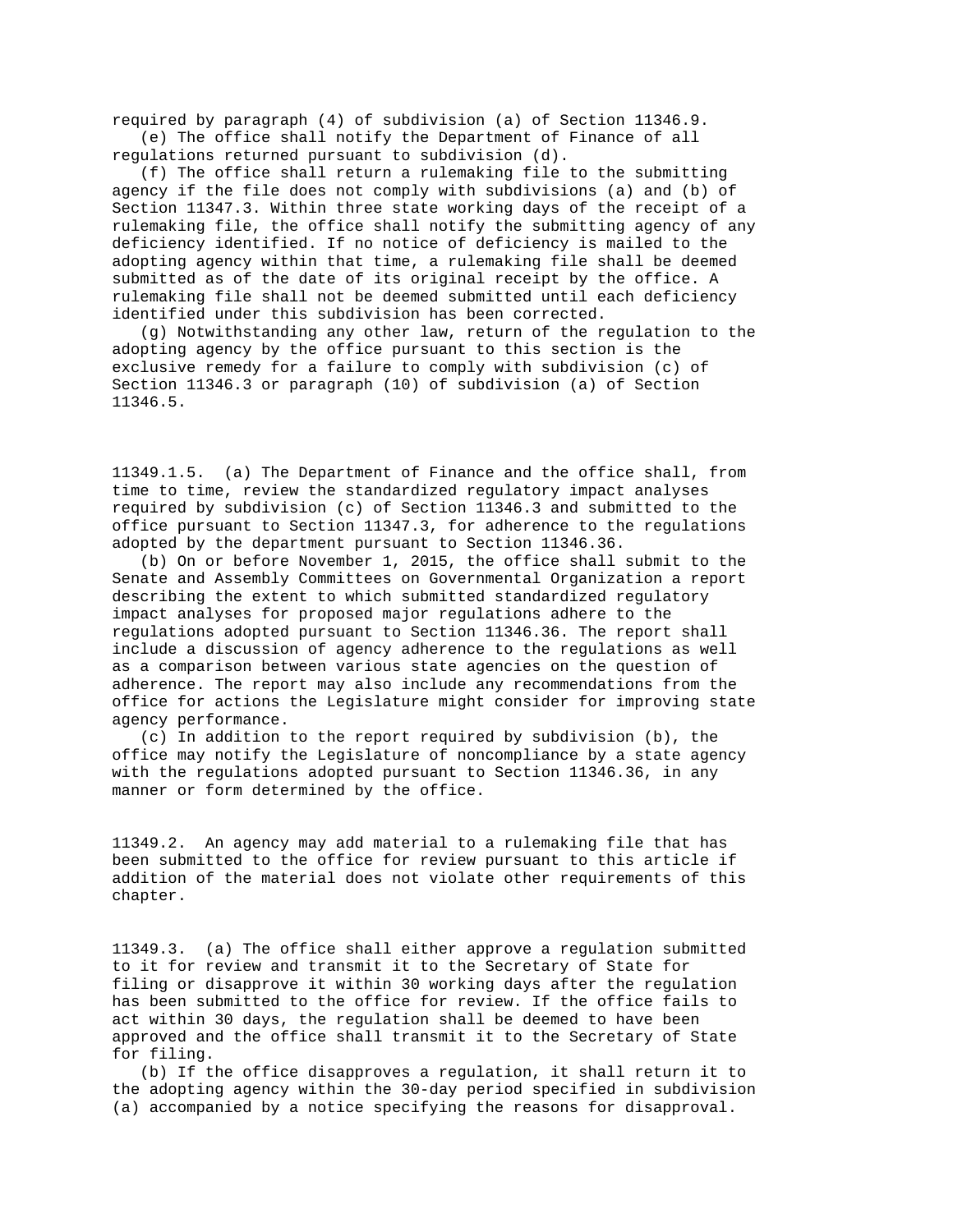Within seven calendar days of the issuance of the notice, the office shall provide the adopting agency with a written decision detailing the reasons for disapproval. No regulation shall be disapproved except for failure to comply with the standards set forth in Section 11349.1 or for failure to comply with this chapter.

 (c) If an agency determines, on its own initiative, that a regulation submitted pursuant to subdivision (a) should be returned by the office prior to completion of the office's review, it may request the return of the regulation. All requests for the return of a regulation shall be memorialized in writing by the submitting agency no later than one week following the request. Any regulation returned pursuant to this subdivision shall be resubmitted to the office for review within the one-year period specified in subdivision (b) of Section 11346.4 or shall comply with Article 5 (commencing with Section 11346) prior to resubmission.

 (d) The office shall not initiate the return of a regulation pursuant to subdivision (c) as an alternative to disapproval pursuant to subdivision (b).

11349.4. (a) A regulation returned to an agency because of failure to meet the standards of Section 11349.1, because of an agency's failure to comply with this chapter may be rewritten and resubmitted within 120 days of the agency's receipt of the written opinion required by subdivision (b) of Section 11349.3 without complying with the notice and public hearing requirements of Sections 11346.4, 11346.5, and 11346.8 unless the substantive provisions of the regulation have been significantly changed. If the regulation has been significantly changed or was not submitted within 120 days of receipt of the written opinion, the agency shall comply with Article 5 (commencing with Section 11346) and readopt the regulation. The director of the office may, upon a showing of good cause, grant an extension to the 120-day time period specified in this subdivision.

 (b) Upon resubmission of a disapproved regulation to the office pursuant to subdivision (a), the office shall only review the resubmitted regulation for those reasons expressly identified in the written opinion required by subdivision (b) of Section 11349.3, or for those issues arising as a result of a substantial change to a provision of the resubmitted regulation or as a result of intervening statutory changes or intervening court orders or decisions.

 (c) When an agency resubmits a withdrawn or disapproved regulation to the office it shall identify the prior withdrawn or disapproved regulation by date of submission to the office, shall specify the portion of the prior rulemaking record that should be included in the resubmission, and shall submit to the office a copy of the prior rulemaking record if that record has been returned to the agency by the office.

 (d) The office shall expedite the review of a regulation submitted without significant substantive change.

11349.5. (a) To initiate a review of a decision by the office, the agency shall file a written Request for Review with the Governor's Legal Affairs Secretary within 10 days of receipt of the written opinion provided by the office pursuant to subdivision (b) of Section 11349.3. The Request for Review shall include a complete statement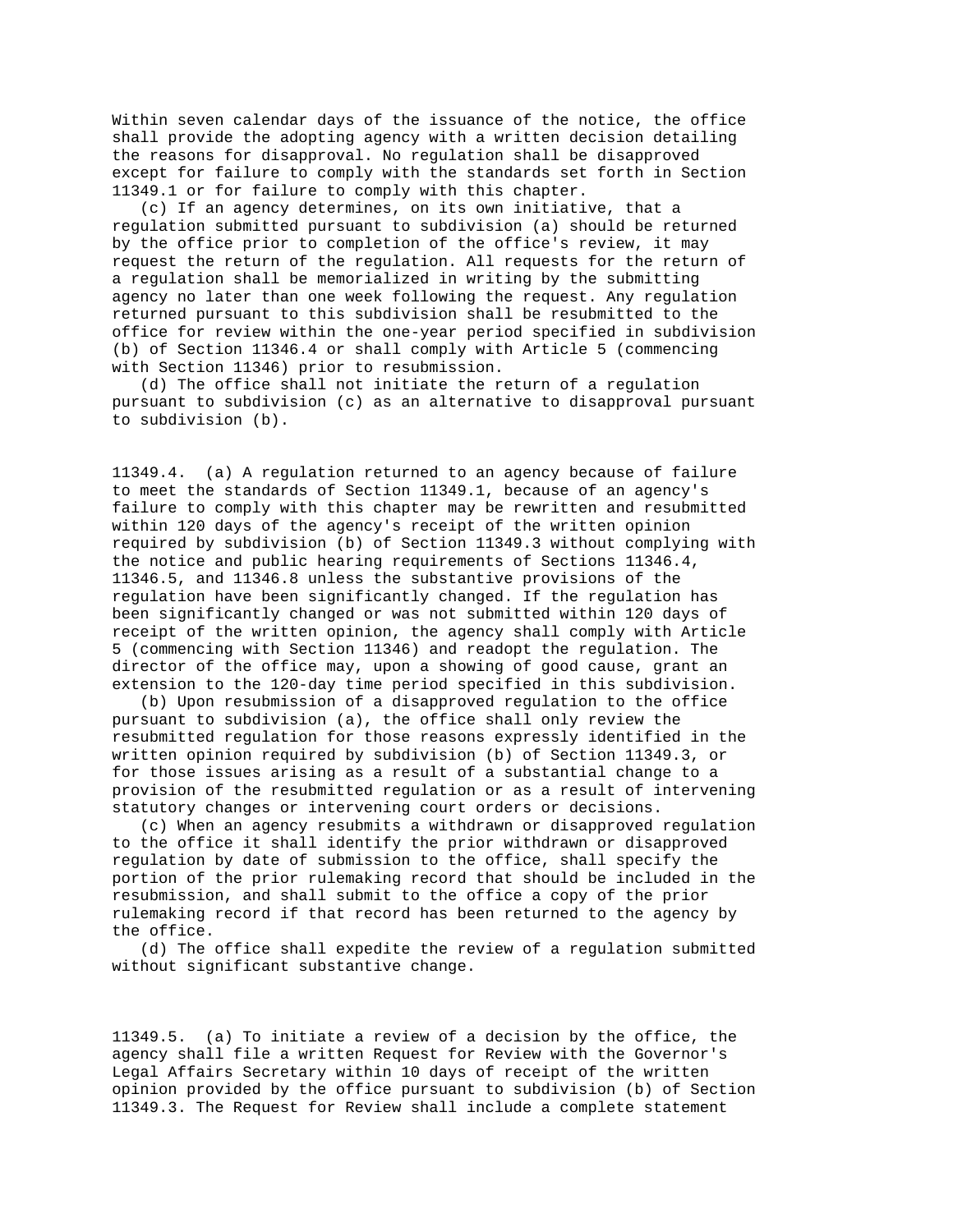as to why the agency believes the decision is incorrect and should be overruled. Along with the Request for Review, the agency shall submit all of the following:

 (1) The office's written decision detailing the reasons for disapproval required by subdivision (b) of Section 11349.3.

 (2) Copies of all regulations, notices, statements, and other documents which were submitted to the office.

 (b) A copy of the agency's Request for Review shall be delivered to the office on the same day it is delivered to the Governor's office. The office shall file its written response to the agency's request with the Governor's Legal Affairs Secretary within 10 days and deliver a copy of its response to the agency on the same day it is delivered to the Governor's office.

 (c) The Governor's office shall provide the requesting agency and the office with a written decision within 15 days of receipt of the response by the office to the agency's Request for Review. Upon receipt of the decision, the office shall publish in the California Regulatory Notice Register the agency's Request for Review, the office's response thereto, and the decision of the Governor's office.

 (d) The time requirements set by subdivisions (a) and (b) may be shortened by the Governor's office for good cause.

 (e) The Governor may overrule the decision of the office disapproving a proposed regulation, an order repealing an emergency regulation adopted pursuant to subdivision (b) of Section 11346.1, or a decision refusing to allow the readoption of an emergency regulation pursuant to Section 11346.1. In that event, the office shall immediately transmit the regulation to the Secretary of State for filing.

 (f) Upon overruling the decision of the office, the Governor shall immediately transmit to the Committees on Rules of both houses of the Legislature a statement of his or her reasons for overruling the decision of the office, along with copies of the adopting agency's initial statement of reasons issued pursuant to Section 11346.2 and the office's statement regarding the disapproval of a regulation issued pursuant to subdivision (b) of Section 11349.3. The Governor's action and the reasons therefor shall be published in the California Regulatory Notice Register.

11349.6. (a) If the adopting agency has complied with Sections 11346.2 to 11347.3, inclusive, prior to the adoption of the regulation as an emergency, the office shall approve or disapprove the regulation in accordance with this article.

 (b) Emergency regulations adopted pursuant to subdivision (b) of Section 11346.1 shall be reviewed by the office within 10 calendar days after their submittal to the office. After posting a notice of the filing of a proposed emergency regulation on its Internet Web site, the office shall allow interested persons five calendar days to submit comments on the proposed emergency regulations unless the emergency situation clearly poses such an immediate serious harm that delaying action to allow public comment would be inconsistent with the public interest. The office shall disapprove the emergency regulations if it determines that the situation addressed by the regulations is not an emergency, or if it determines that the regulation fails to meet the standards set forth in Section 11349.1, or if it determines the agency failed to comply with Section 11346.1.